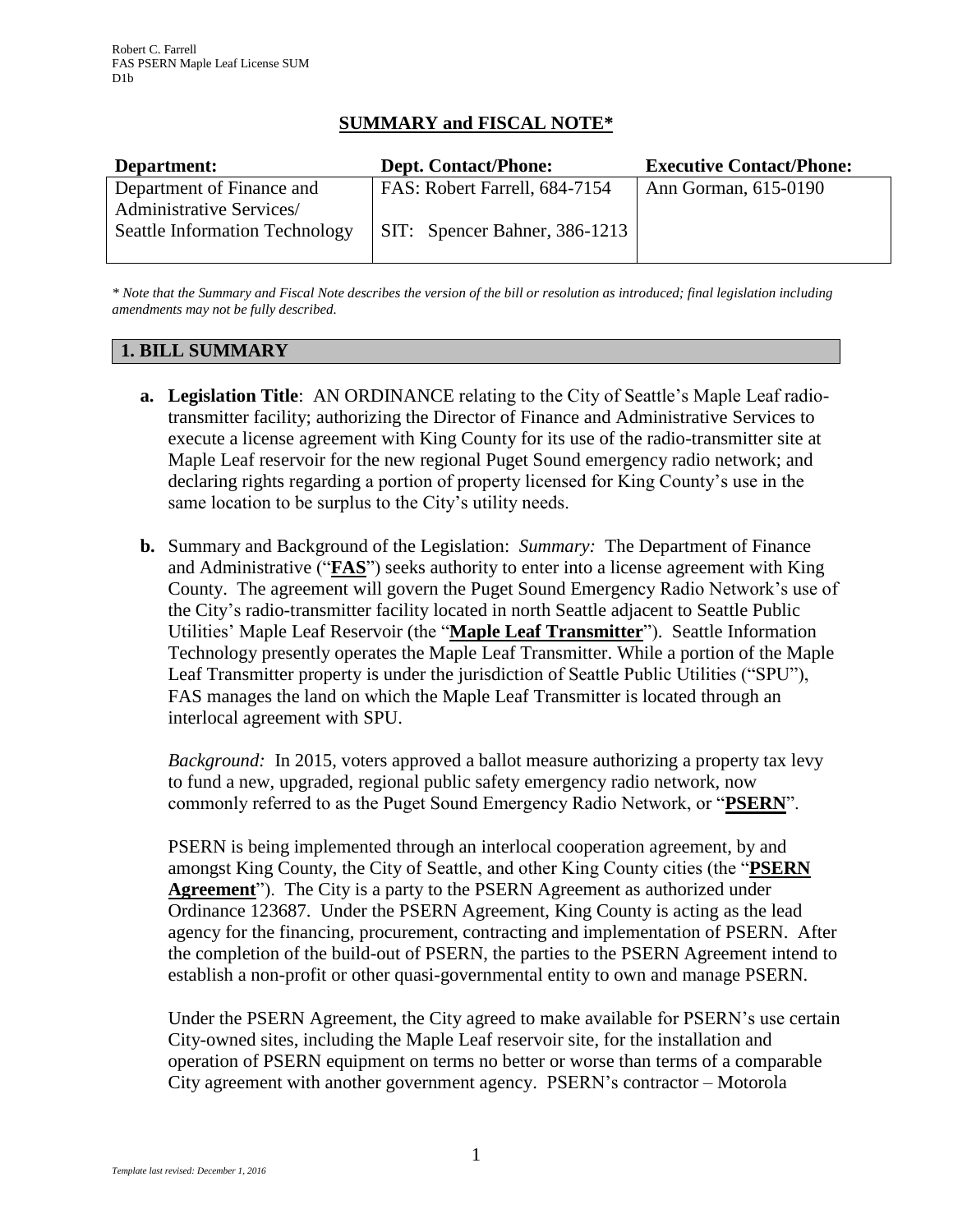Solutions, Inc., has identified the Maple Leaf Transmitter as a necessary and suitable location.

FAS negotiated with King County a license agreement which will govern PSERN's use of the Maple Leaf Transmitter. The agreement will have a term of 25 years.

# **2. CAPITAL IMPROVEMENT PROGRAM**

## **a.** Does this legislation create, fund, or amend a CIP Project?  $\Box$  Yes  $\Box$  No

## **3. SUMMARY OF FINANCIAL IMPLICATIONS**

**a. Does this legislation amend the Adopted Budget?**  $\checkmark$  **Yes** \_\_\_\_\_\_\_\_\_No

| <b>Budget program(s) affected:</b>    |                                |      |                               |          |
|---------------------------------------|--------------------------------|------|-------------------------------|----------|
| Appropriation change (\$):            | <b>General Fund \$</b>         |      | Other \$                      |          |
|                                       | 2017                           | 2018 | 2017                          | 2018     |
| <b>Estimated Revenue change (\$):</b> | <b>Revenue to General Fund</b> |      | <b>Revenue to Other Funds</b> |          |
|                                       | 2017                           | 2018 | 2017                          | 2018     |
|                                       |                                |      | \$7,000                       | \$30,000 |
| <b>Positions affected:</b>            | <b>No. of Positions</b>        |      | <b>Total FTE Change</b>       |          |
|                                       | 2057                           | 2018 | 2017                          | 2018     |
|                                       |                                |      |                               |          |

# **b. Does the legislation have other financial impacts to the City of Seattle that are not reflected in the above, including direct or indirect, short-term or long-term costs?** No.

## **c. Is there financial cost or other impacts of** *not* **implementing the legislation?**

Absent the passage of this legislation, the County and Motorola would be forced to find another location suitable for the PSERN system, which could result in additional cost and delay to the implementation of PSERN and potentially expose the City to a claim of breach of the PSERN Agreement.

Furthermore, in the absence of the approximately \$30,000 in annual rent from PSERN for its use of the Maple Leaf transmitter site (an estimated \$1.02 million in rent over the 25 year term of the Maple Leaf Transmitter agreement, taking into account the agreement's provision providing for 2.0% annual rent increases), FAS would have no third-party revenue to offset: (a) its annual, \$5,250 land rent to Seattle Public Utilities for that portion of the Maple Leaf Transmitter site on which the Maple Leaf Transmitter's 180 foot monopole stands; and (b) the \$1.91 million in costs associated with the 2014 construction of Seattle Information Technology's Maple Leaf Transmitter building.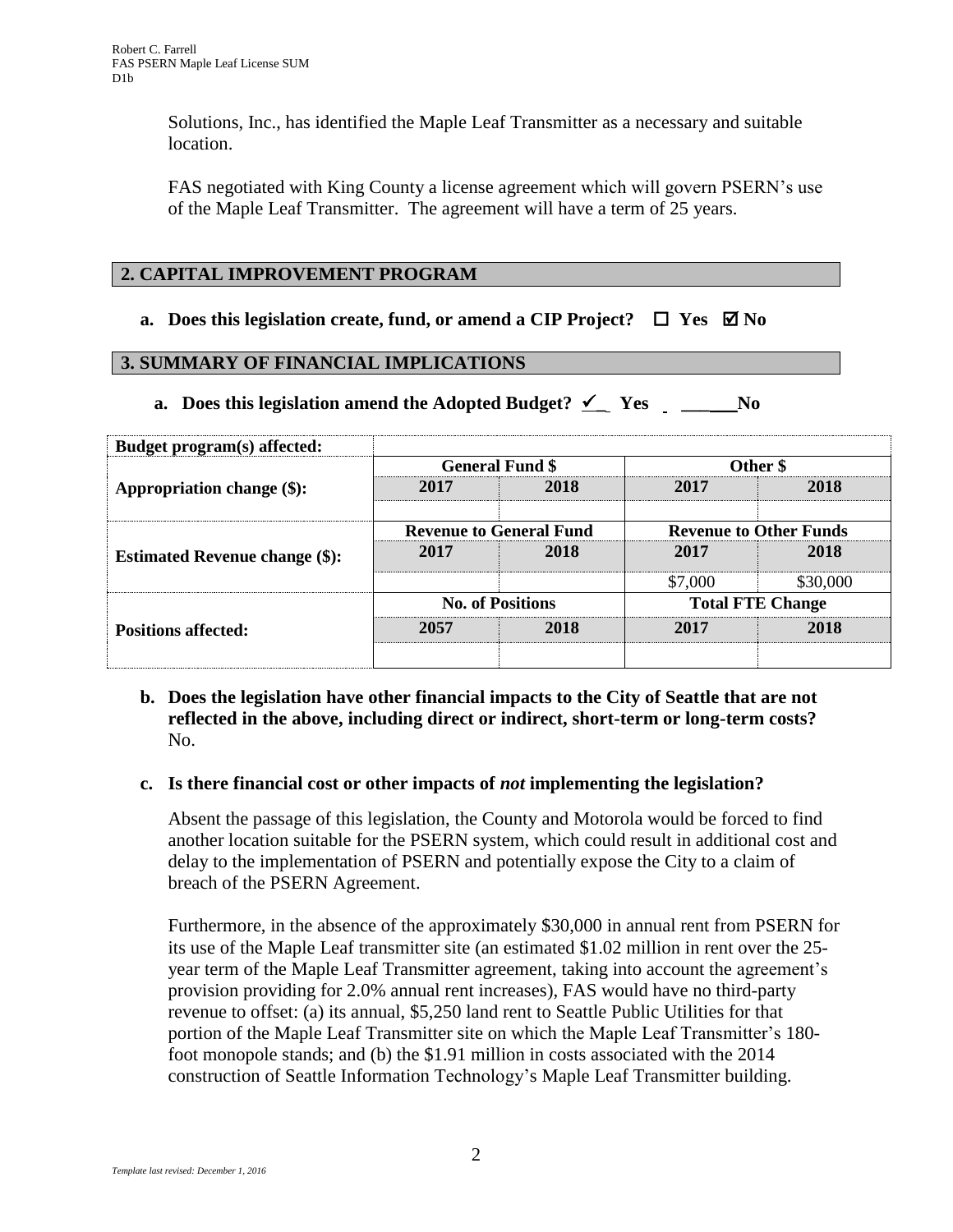If there are no changes to appropriations, revenues, or positions, please delete sections 3.d., 3.e., and 3.f. and answer the questions in Section 4.

#### **3.d. Appropriations**

#### **\_\_\_\_ This legislation adds, changes, or deletes appropriations.**

## **3.e. Revenues/Reimbursements**

**This legislation adds, changes, or deletes revenues or reimbursements.**

## **Anticipated Revenue/Reimbursement Resulting from this Legislation:**

| <b>Fund Name and</b><br><b>Number</b>       | Dept       | <b>Revenue Source</b>     | 2017<br>Revenue | 2018 Estimated<br>Revenue |
|---------------------------------------------|------------|---------------------------|-----------------|---------------------------|
| <b>Facilities Services</b><br>Subfund/50330 | <b>FAS</b> | <b>PSERN</b> rent payment | \$7,000         | \$30,000                  |
| <b>TOTAL</b>                                |            |                           | \$7,000         | \$30,000                  |

## **Is this change one-time or ongoing?**

Ongoing for the duration of the 25-year term of the Maple Leaf Transmitter agreement.

## Revenue/Reimbursement Notes:

## **3.f. Positions**

**\_\_\_\_ This legislation adds, changes, or deletes positions.**

## **4. OTHER IMPLICATIONS**

## **a. Does this legislation affect any departments besides the originating department?**

This legislation will have an operational impact on both FAS and Seattle Information Technology. Additionally, the legislation includes a portion of property under the jurisdiction of SPU which is not currently in use by SPU for utility purpose, and FAS has obtained SPU's approval of the terms of the license agreement.

## **b. Is a public hearing required for this legislation?** Yes.

# **c. Does this legislation require landlords or sellers of real property to provide information regarding the property to a buyer or tenant?** No.